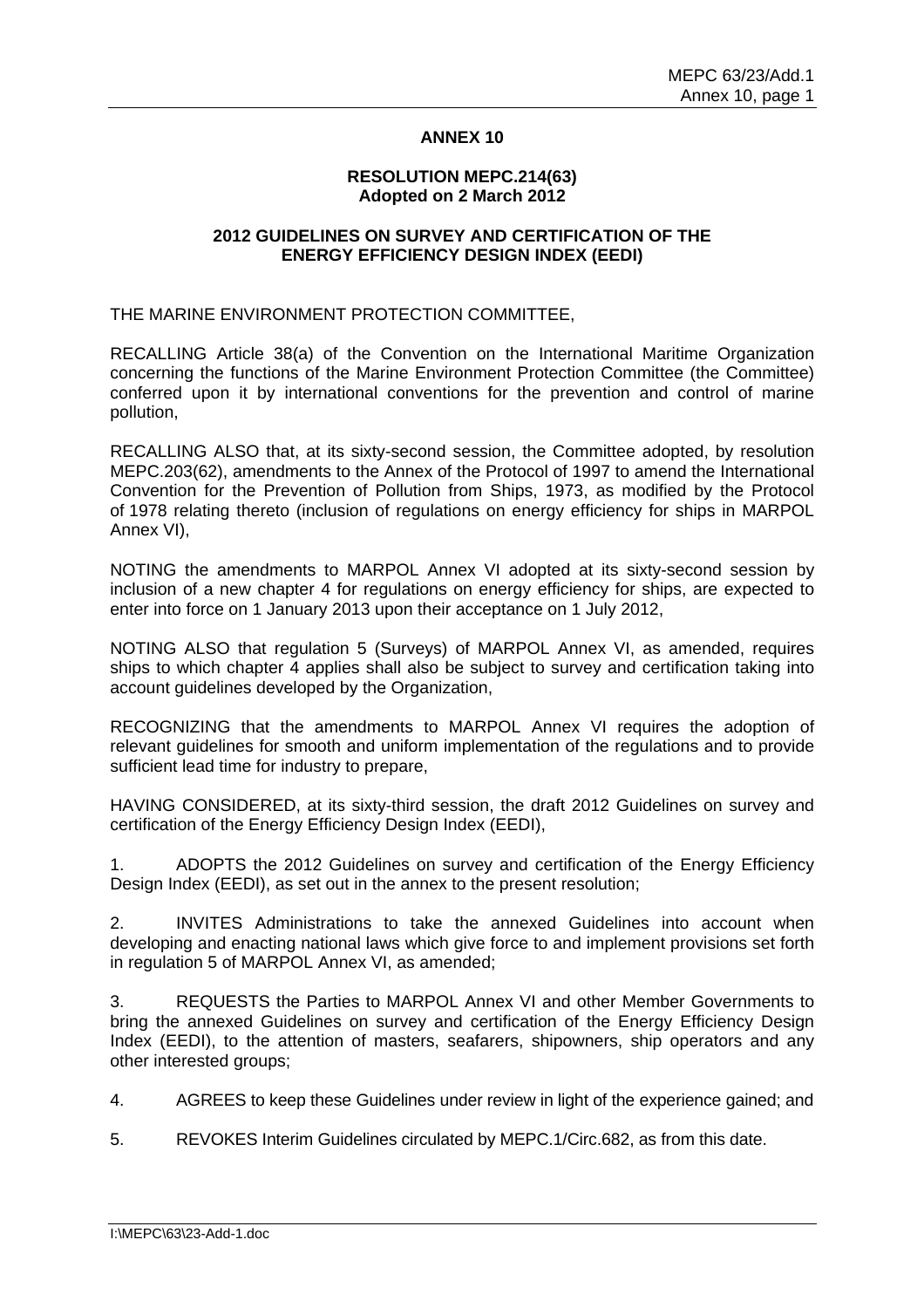#### ANNEX

#### **2012 GUIDELINES ON SURVEY AND CERTIFICATION OF THE ENERGY EFFICIENCY DESIGN INDEX (EEDI)**

## TABLE OF CONTENTS

- 1 GENERAL
- 2 DEFINITIONS
- 3 APPLICATION
- 4 PROCEDURES FOR SURVEY AND CERTIFICATION
	- 4.1 General
	- 4.2 Preliminary verification of the attained EEDI at the design stage<br>4.3 Final verification of the attained EEDI at sea trial
	- 4.3 Final verification of the attained EEDI at sea trial<br>4.4 Verification of the attained FFDI in case of major
	- 4.4 Verification of the attained EEDI in case of major conversion
- Appendix 1 Sample of EEDI Technical File
- Appendix 2 Guidelines for validation of electric power tables for EEDI (EPT-EEDI)
- Appendix 3 Electric power table form for EEDI (EPT-EEDI Form) and statement of validation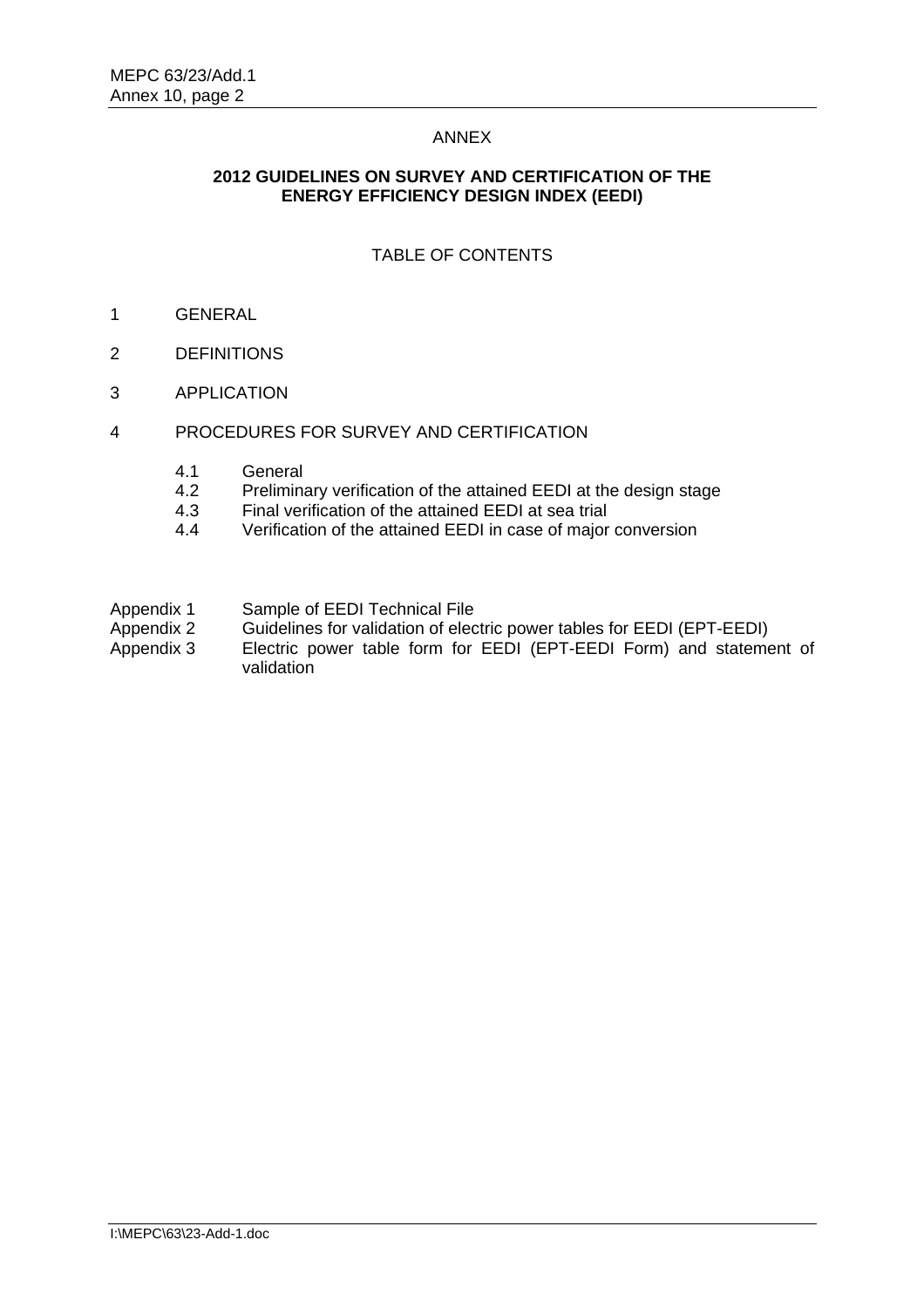## **1 GENERAL**

The purpose of these Guidelines is to assist verifiers of Energy Efficiency Design Index (EEDI) of ships in conducting the survey and certification of the EEDI in accordance with regulations 5, 6, 7, 8 and 9 of MARPOL Annex VI, and assist shipowners, shipbuilders and manufacturers being related to the energy efficiency of a ship and other interested parties in understanding the procedures of the survey and certification of the EEDI.

### **2 DEFINITIONS**<sup>1</sup>

2.1 *Verifier* means an Administration or organization duly authorized by it, which conducts the survey and certification of the EEDI in accordance with regulations 5, 6, 7, 8 and 9 of MARPOL Annex VI and these Guidelines.

2.2 *Ship of the same type* means a ship of which hull form (expressed in the lines such as sheer plan and body plan) excluding additional hull features such as fins and of which principal particulars are identical to that of the base ship.

2.3 *Tank test* means model towing tests, model self-propulsion tests and model propeller open water tests. Numerical calculations may be accepted as equivalent to model propeller open water tests or used to complement the tank tests conducted (e.g. to evaluate the effect of additional hull features such as fins, etc., on ship's performance), with approval of the verifier.

### **3 APPLICATION**

These Guidelines should be applied to new ships for which an application for an initial survey or an additional survey specified in regulation 5 of MARPOL Annex VI has been submitted to a verifier.

### **4 PROCEDURES FOR SURVEY AND CERTIFICATION**

### **4.1 General**

4.1.1 Attained EEDI should be calculated in accordance with regulation 20 of MARPOL Annex VI and the "Guidelines on the method of calculation of the attained EEDI for new ships" ("EEDI Calculation Guidelines", hereafter). Survey and certification of the EEDI should be conducted on two stages: preliminary verification at the design stage, and final verification at the sea trial. The basic flow of the survey and certification process is presented in figure 1.

4.1.2 The information used in the verification process may contain confidential information of submitters, which requires Intellectual Property Rights (IPR) protection. In the case where the submitter want a non-disclosure agreement with the verifier, the additional information should be provided to the verifier upon mutually agreed terms and conditions.

 $\frac{1}{1}$  Other terms used in these Guidelines have the same meaning as those defined in the EEDI Calculation Guidelines.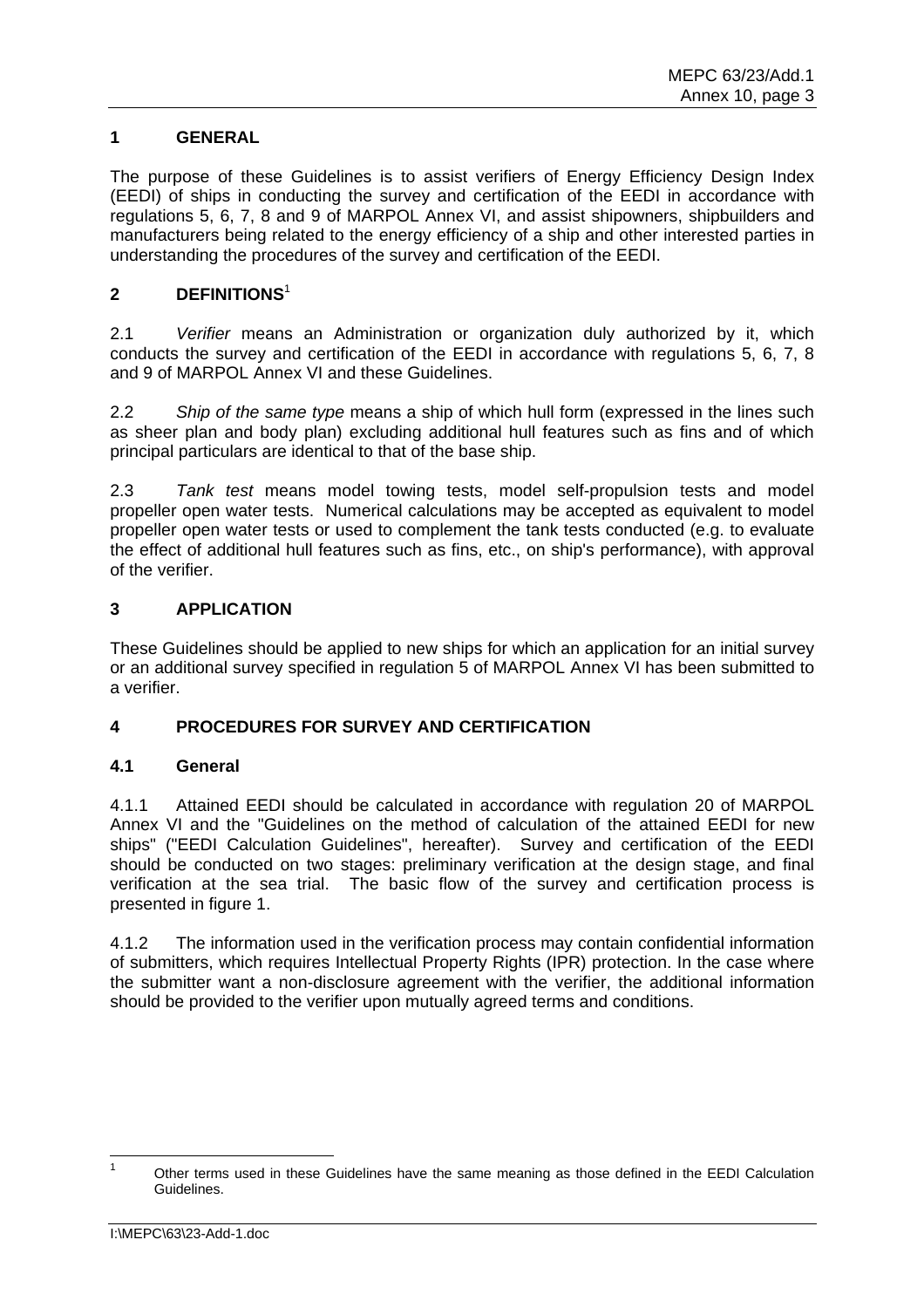

\* To be conducted by a test organization or a submitter itself.

### **Figure 1: Basic Flow of Survey and Certification Process**

### **4.2 Preliminary verification of the attained EEDI at the design stage**

4.2.1 For the preliminary verification at the design stage, an application for an initial survey and an EEDI Technical File containing the necessary information for the verification and other relevant background documents should be submitted to a verifier.

4.2.2 EEDI Technical File should be written at least in English. The EEDI Technical File should include at least but not limited to:

- .1 deadweight (DWT) or gross tonnage (GT) for passenger and ro-ro passenger ships, the maximum continuous rating (MCR) of the main and auxiliary engines, the ship speed (*Vref*), as specified in paragraph 2.2 of the EEDI Calculation Guidelines, type of fuel, the specific fuel consumption (*SFC*) of the main engine at the 75 per cent of MCR power, the *SFC* of the auxiliary engines at the 50 per cent MCR power, and the electric power table<sup>†</sup> for certain ship types, as necessary, as defined in the EEDI Calculation Guidelines;
- .2 power curve(s) (kW knot) estimated at design stage under the condition as specified in paragraph 2.2 of the EEDI Calculation Guidelines, and in the event that the sea trial is carried out in a condition other than the above condition, then also a power curve estimated under the sea trial condition;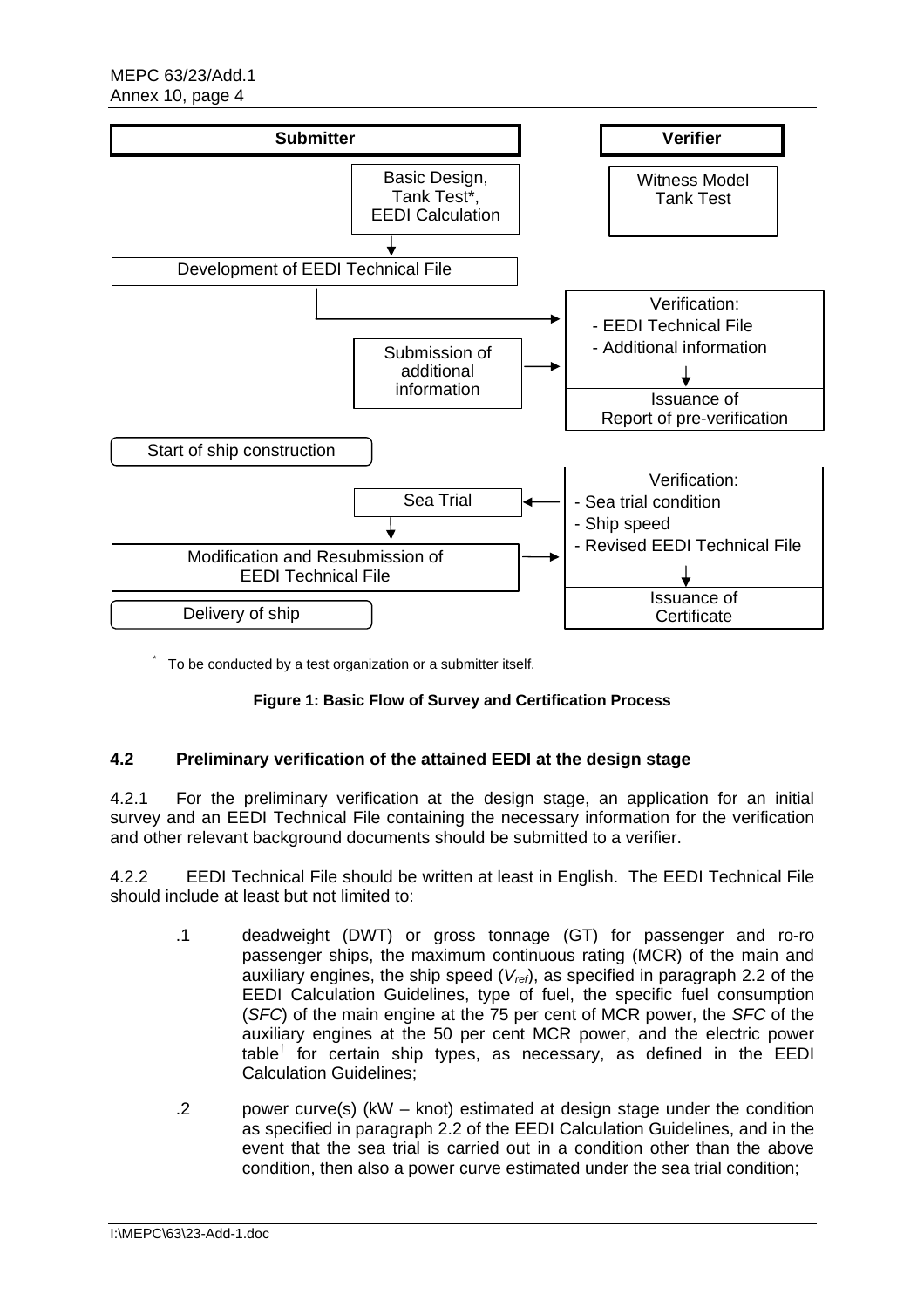- .3 principal particulars, ship type and the relevant information to classify the ship into such a ship type, classification notations and the overview of propulsion system and electricity supply system on board;
- .4 estimation process and methodology of the power curves at design stage;
- .5 description of energy saving equipment;

\_\_\_\_\_\_\_\_\_\_\_\_\_\_\_\_\_\_\_\_\_\_\_\_\_\_\_\_

- .6 calculated value of the attained EEDI including the calculation summary, which should contain, at a minimum, each value of the calculation parameters and the calculation process used to determine the attained EEDI; and
- .7 calculated values of the attained  $\text{EEDI}_{\text{weather}}$  and  $f_w$  value (not equal to 1.0), if those values are calculated, based on the EEDI Calculation Guidelines.

A sample of an EEDI Technical File is provided in the appendix 1 to these Guidelines.

4.2.3 If dual fuel engines are installed on the ship, the  $C_F$  factor and the Specific Fuel Consumption of gas fuel should be used if gas fuel will be used as the primary fuel on the ship. In order to verify this, the following information should be provided:

- .1 The use of boil-off gas or capacities of the gas fuel storage tanks, and the capacities of fuel oil storage tanks.
- .2 Arrangements of bunkering facilities for gas fuel in the intended operational area of the ship.

4.2.4 The *SFC* of the main and auxiliary engines should be quoted from the approved NOx Technical File and should be corrected to the value corresponding to the ISO standard reference conditions using the standard lower calorific value of the fuel oil (42,700kJ/kg), referring to ISO 15550:2002 and ISO 3046-1:2002. For the confirmation of the *SFC*, a copy of the approved  $NO<sub>x</sub>$  Technical File and documented summary of the correction calculations should be submitted to the verifier. In case  $NO<sub>x</sub>$  Technical File has not been approved at the time of the application for initial survey, the test reports provided by manufacturers should be used. In this case, at the time of the sea trial verification, a copy of the approved  $NO<sub>x</sub>$ Technical File and documented summary of the correction calculations should be submitted to the verifier.

**Note:** SFC in the NO<sub>x</sub> Technical File are the values of a parent engine, and the use of such value of *SFC* for the EEDI calculation for member engines may have the following technical issues for further consideration:

- .1 The definition of "member engines" given in  $NO<sub>x</sub>$  Technical File is broad and specification of engines belonging to the same group/family may vary; and
- .2 The rate of NO<sub>x</sub> emission of the parent engine is the highest in the group/family  $$ i.e.  $CO<sub>2</sub>$  emission, which is in the trade-off relationship with  $NO<sub>x</sub>$  emission, can be lower than the other engines in the group/family.

4.2.5 For ships to which regulation 21 of MARPOL Annex VI applies, the power curves used for the preliminary verification at the design stage should be based on reliable results of tank test. A tank test for an individual ship may be omitted based on technical justifications

 $<sup>†</sup>$  Electric power table should be validated separately, taking into account quidelines set out in</sup> appendix 2 to these Guidelines.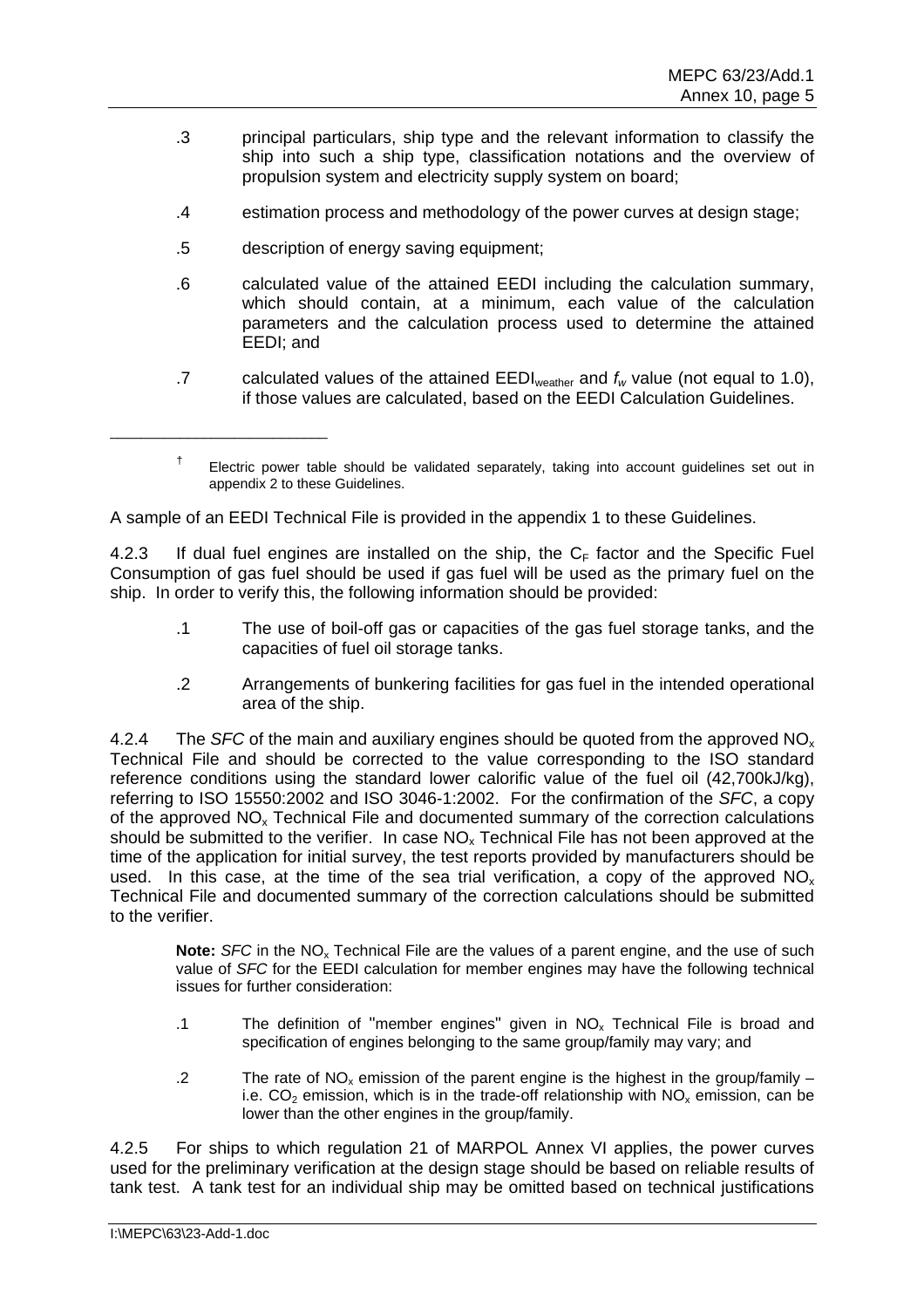such as availability of the results of tank tests for ships of the same type. In addition, omission of tank tests is acceptable for a ship for which sea trials will be carried under the condition as specified in paragraph 2.2 of the EEDI Calculation Guidelines, upon agreement of the shipowner and shipbuilder and with approval of the verifier. For ensuring the quality of tank tests, ITTC quality system should be taken into account. Model tank test should be witnessed by the verifier.

**Note:** It would be desirable in the future that an organization conducting a tank test be authorized.

4.2.6 The verifier may request the submitter for additional information on top of those contained in Technical File, as necessary, to examine the calculation process of the attained EEDI. The estimation of the ship speed at the design stage much depends on each shipbuilder's experiences, and it may not be practicable for any person/organization other than the shipbuilder to fully examine the technical aspects of experience-based parameters such as the roughness coefficient and wake scaling coefficient. Therefore, the preliminary verification should focus on the calculation process of the attained EEDI to ensure that it is technically sound and reasonable and follows regulation 20 of MARPOL Annex VI and the EEDI Calculation Guidelines.

**Note 1:** A possible way forward for more robust verification is to establish a standard methodology of deriving the ship speed from the outcomes of tank test, by setting standard values for experience-based correction factors such as roughness coefficient and wake scaling coefficient. In this way, ship-by-ship performance comparison could be made more objectively by excluding the possibility of arbitrary setting of experience-based parameters. If such standardization is sought, this would have an implication on how the ship speed adjustment based on sea trial results should be conducted in accordance with paragraph 4.3.8 of these Guidelines.

**Note 2:** A joint industry standard to support the method and role of the verifier will be developed.

4.2.7 Additional information that the verifier may request the submitter to provide directly to it includes but not limited to:

- .1 descriptions of a tank test facility; this should include the name of the facility, the particulars of tanks and towing equipment, and the records of calibration of each monitoring equipment;
- .2 lines of a model ship and an actual ship for the verification of the appropriateness of the tank test; the lines (sheer plan, body plan and half-breadth plan) should be detailed enough to demonstrate the similarity between the model ship and the actual ship;
- .3 lightweight of the ship and displacement table for the verification of the deadweight;
- .4 detailed report on the method and results of the tank test; this should include at least the tank test results at sea trial condition and under the condition as specified in paragraph 2.2 of the EEDI Calculation Guidelines;
- .5 detailed calculation process of the ship speed, which should include the estimation basis of experience-based parameters such as roughness coefficient, wake scaling coefficient; and
- .6 reasons for exempting a tank test, if applicable; this should include lines and tank test results of the ships of same type, and the comparison of the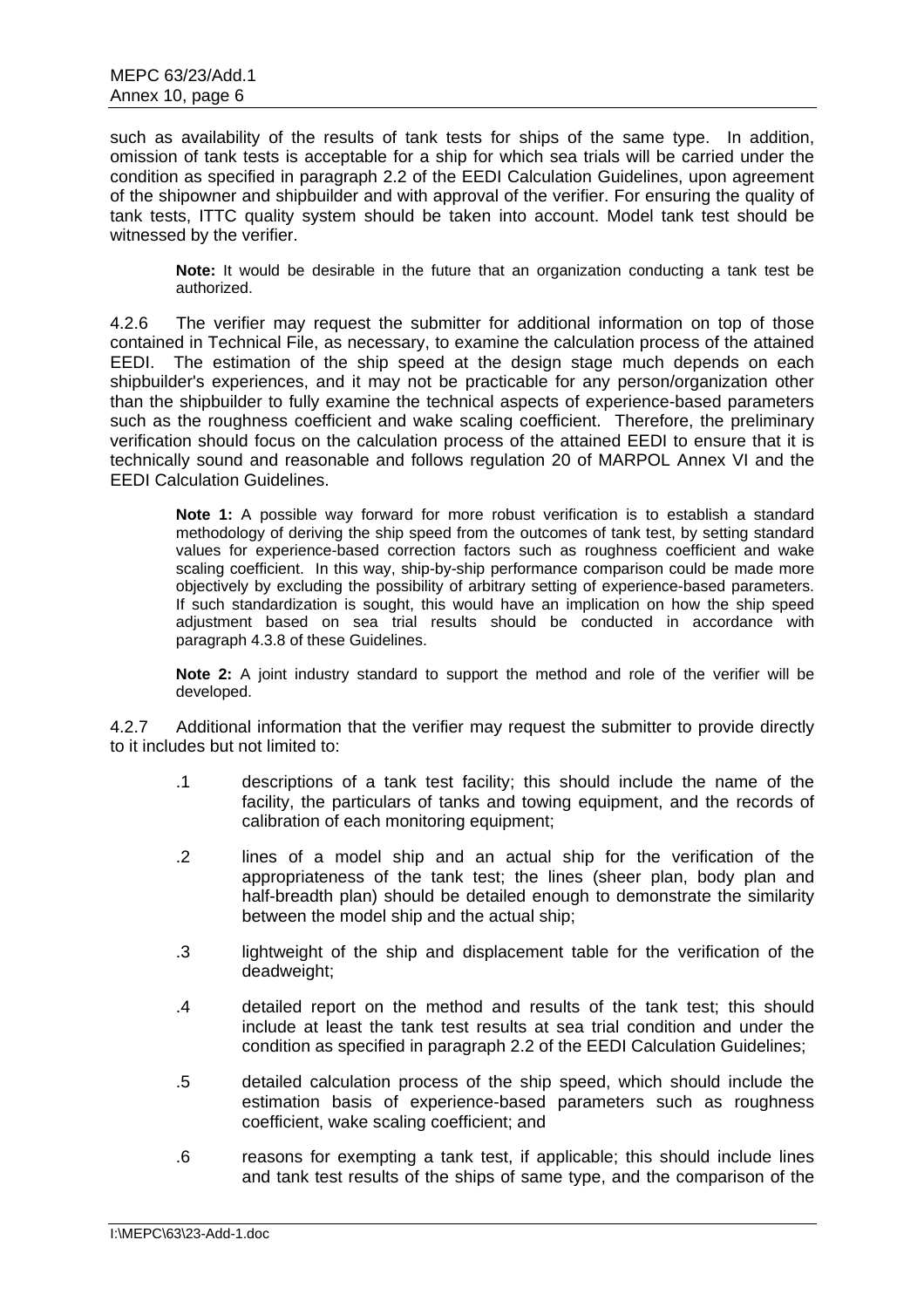principal particulars of such ships and the ship in question. Appropriate technical justification should be provided explaining why the tank test is unnecessary.

4.2.8 The verifier should issue the report on the "Preliminary Verification of EEDI" after it has verified the attained EEDI at the design stage in accordance with paragraphs 4.1 and 4.2 of these Guidelines.

## **4.3 Final verification of the attained EEDI at sea trial**

4.3.1 Sea trial conditions should be set as conditions specified in paragraph 2.2 of the EEDI Calculation Guidelines, if possible.

4.3.2 Prior to the sea trial, the following documents should be submitted to the verifier: a description of the test procedure to be used for the speed trial, the final displacement table and the measured lightweight, or a copy of the survey report of deadweight, as well as a copy of  $NO<sub>x</sub>$  Technical File as necessary. The test procedure should include, at a minimum, descriptions of all necessary items to be measured and corresponding measurement methods to be used for developing power curves under the sea trial condition.

- 4.3.3 The verifier should attend the sea trial and confirm:
	- .1 propulsion and power supply system, particulars of the engines, and other relevant items described in the EEDI Technical File;
	- .2 draught and trim;
	- .3 sea conditions;
	- .4 ship speed; and
	- .5 shaft power and RPM of the main engine.

4.3.4 Draught and trim should be confirmed by the draught measurements taken prior to the sea trial. The draught and trim should be as close as practical to those at the assumed conditions used for estimating the power curves.

4.3.5 Sea conditions should be measured in accordance with ISO 15016:2002 or the equivalent.

4.3.6 Ship speed should be measured in accordance with ISO 15016:2002 or the equivalent and at more than two points of which range includes the power of the main engine as specified in paragraph 2.5 of the EEDI Calculation Guidelines.

4.3.7 The main engine output should be measured by shaft power meter or a method which the engine manufacturer recommends and the verifier approves. Other methods may be acceptable upon agreement of the shipowner and shipbuilder and with approval of the verifier.

4.3.8 The submitter should develop power curves based on the measured ship speed and the measured output of the main engine at sea trial. For the development of the power curves, the submitter should calibrate the measured ship speed, if necessary, by taking into account the effects of wind, tide, waves, shallow water and displacement in accordance with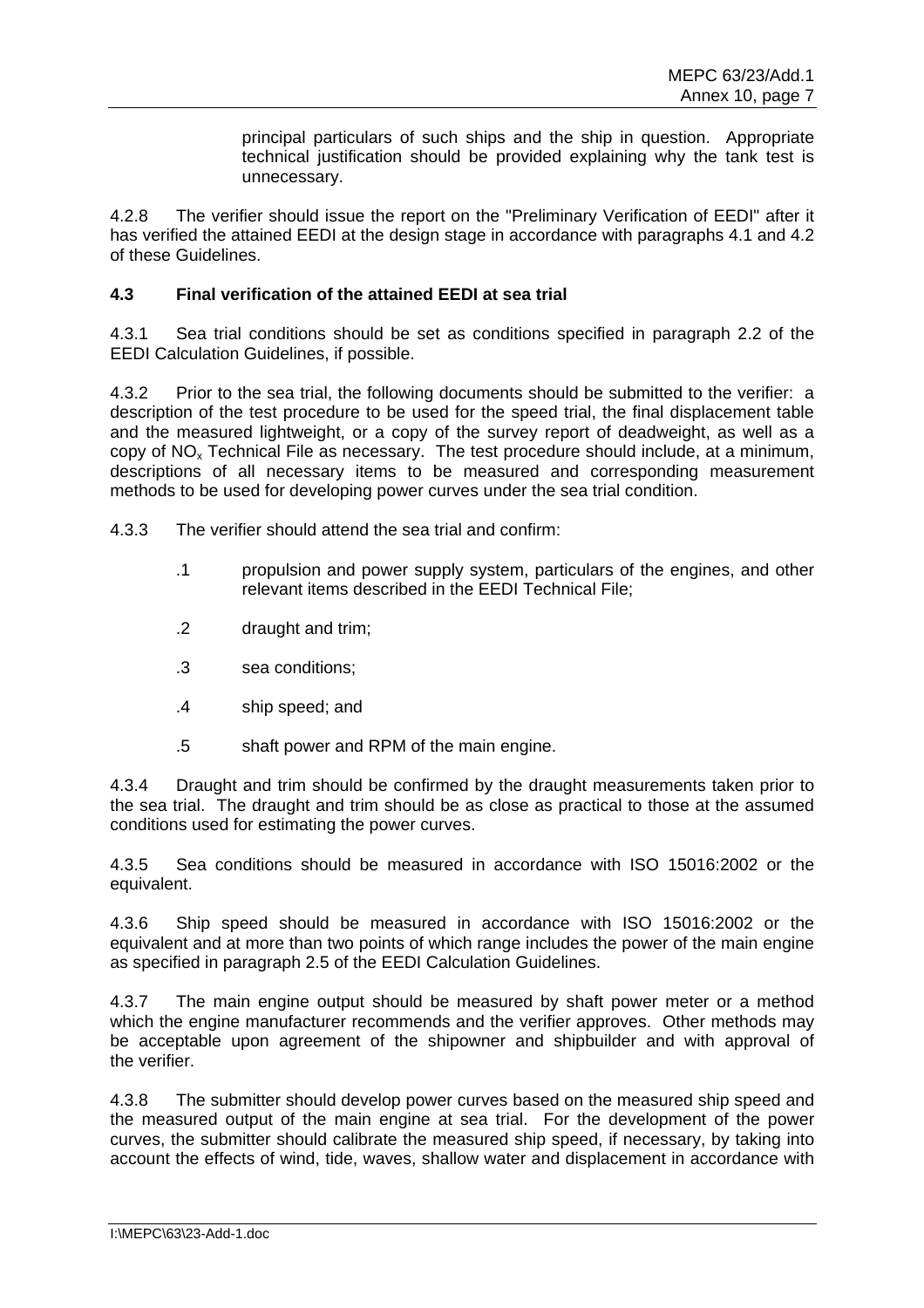ISO 15016:2002<sup>2</sup> or the equivalent which may be acceptable provided that the concept of the method is transparent for the verifier and publicly available/accessible. Upon agreement with the shipowner, the submitter should submit a report on the speed trials including details of the power curve development to the verifier for verification.

4.3.9 The submitter should compare the power curves obtained as a result of the sea trial and the estimated power curves at the design stage. In case differences are observed, the attained EEDI should be recalculated, as necessary, in accordance with the following:

- .1 for ships for which sea trial is conducted under the condition as specified in paragraph 2.2 of the EEDI Calculation Guidelines: the attained EEDI should be recalculated using the measured ship speed at sea trial at the power of the main engine as specified in paragraph 2.5 of the EEDI Calculation Guidelines; and
- .2 for ships for which sea trial cannot be conducted under the condition as specified in paragraph 2.2 of the EEDI Calculation Guidelines: if the measured ship speed at the power of the main engine as specified in paragraph 2.5 of the EEDI Calculation Guidelines at the sea trial conditions is different from the expected ship speed on the power curve at the corresponding condition, the shipbuilder should recalculate the attained EEDI by adjusting ship speed under the condition as specified in paragraph 2.2 of the EEDI Calculation Guidelines by an appropriate correction method that is agreed by the verifier.

An example of possible methods of the speed adjustment is given in figure 2:

**Note:** Further consideration would be necessary for speed adjustment methodology in paragraph 4.3.9.2 of these Guidelines. One of the concerns relates to a possible situation where the power curve for sea trial condition is estimated in an excessively conservative manner (i.e. power curve is shifted in a leftward direction) with the intention to get an upward adjustment of the ship speed by making the measured ship speed at sea trial easily exceed the lower-estimated speed for sea trial condition at design stage.





 $\frac{1}{2}$ An ITTC standard for this purpose will be developed.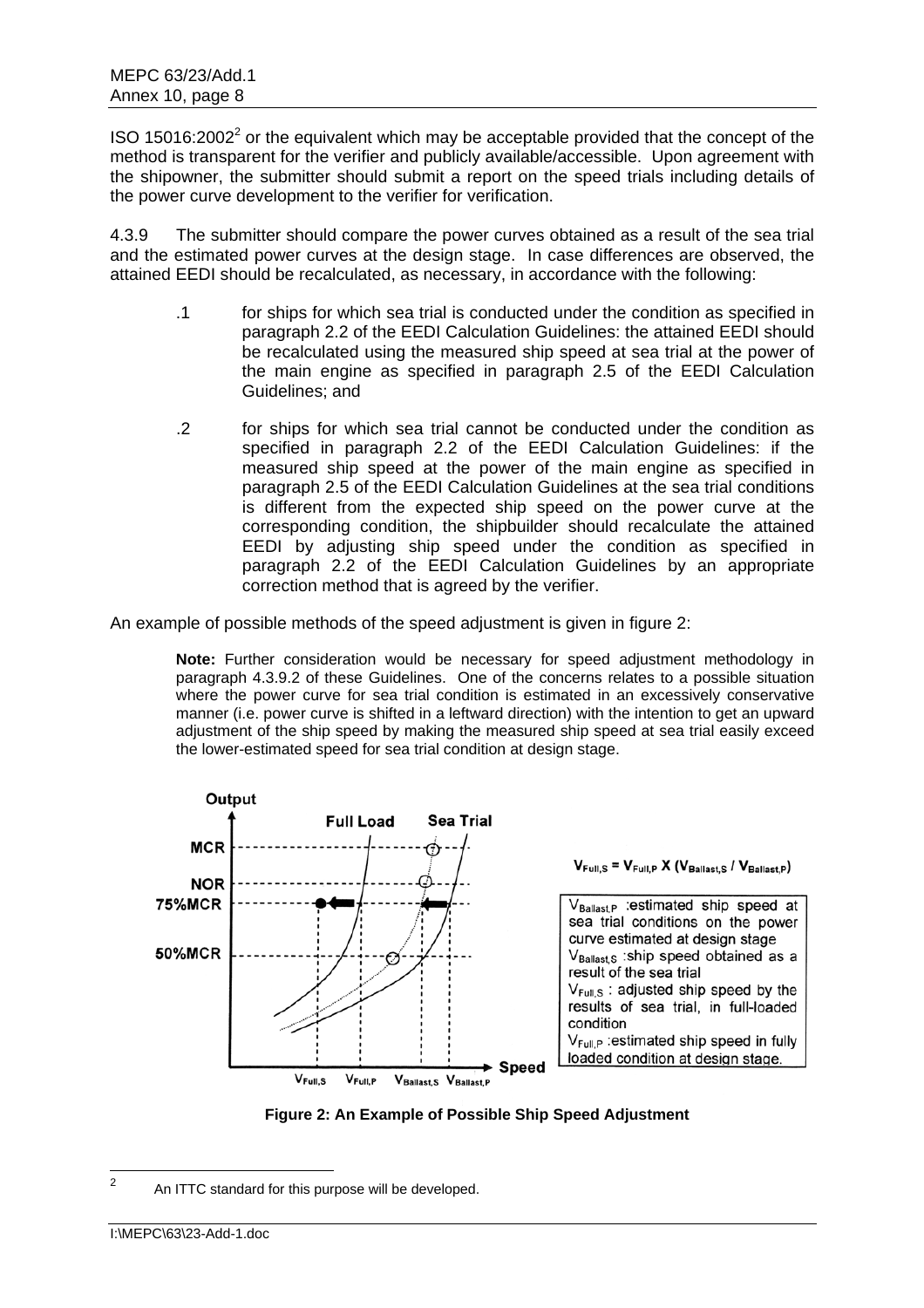4.3.10 In cases where the finally determined deadweight/gross tonnage differs from the designed deadweight/gross tonnage used in the EEDI calculation during the preliminary verification, the submitter should recalculate the attained EEDI using the finally determined deadweight/gross tonnage. The finally determined gross tonnage should be confirmed in the Tonnage Certificate of the ship.

4.3.11 In case where the attained EEDI is calculated at the preliminary verification by using *SFC* based on the manufacturer's test report due to the non-availability at that time of the approved NOx Technical File, the EEDI should be recalculated by using *SFC* in the approved NOx Technical File.

4.3.12 The EEDI Technical File should be revised, as necessary, by taking into account the results of sea trial. Such revision should include, as applicable, the adjusted power curve based on the results of sea trial (namely, modified ship speed under the condition as specified in paragraph 2.2 of the EEDI Calculation Guidelines), the finally determined deadweight/gross tonnage and *SFC* described in the approved NO<sub>x</sub> Technical File, and the recalculated attained EEDI based on these modifications.

4.3.13 The EEDI Technical File, if revised, should be submitted to the verifier for the confirmation that the (revised) attained EEDI is calculated in accordance with regulation 20 of MARPOL Annex VI and the EEDI Calculation Guidelines.

## **4.4 Verification of the attained EEDI in case of major conversion**

4.4.1 In cases where a major conversion is made to a ship, the shipowner should submit to a verifier an application for an Additional Survey with the EEDI Technical File duly revised based on the conversion made and other relevant background documents.

4.4.2 The background documents should include at least but are not limited to:

- .1 documents explaining details of the conversion;
- .2 EEDI parameters changed after the conversion and the technical justifications for each respective parameter;
- .3 reasons for other changes made in the EEDI Technical File, if any; and
- .4 calculated value of the attained EEDI with the calculation summary, which should contain, at a minimum, each value of the calculation parameters and the calculation process used to determine the attained EEDI after the conversion.

4.4.3 The verifier should review the revised EEDI Technical File and other documents submitted and verify the calculation process of the attained EEDI to ensure that it is technically sound and reasonable and follows regulation 20 of MARPOL Annex VI and the EEDI Calculation Guidelines.

4.4.4 For verification of the attained EEDI after a conversion, speed trials of the ship are required, as necessary.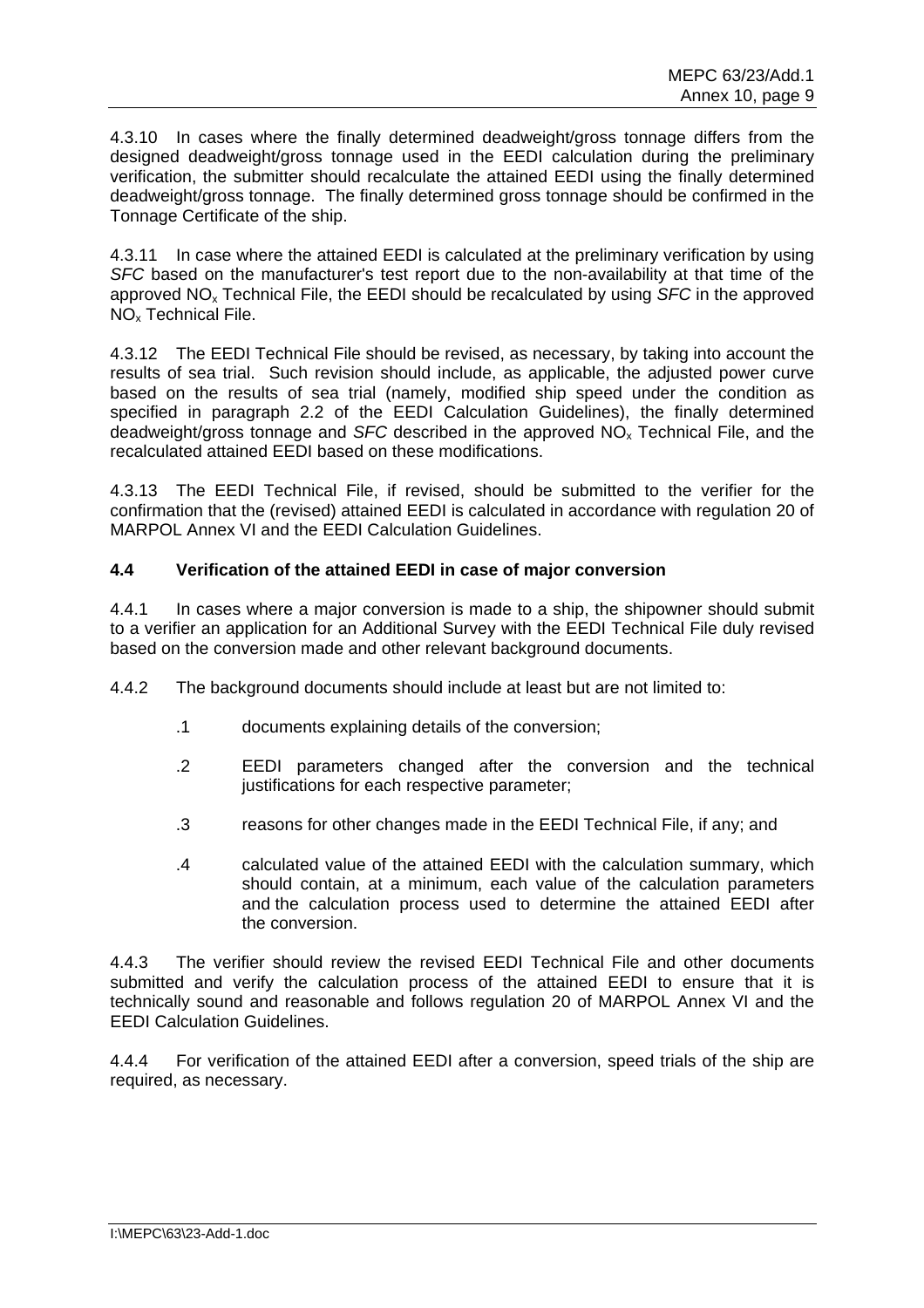## **APPENDIX 1**

## **SAMPLE OF EEDI TECHNICAL FILE**

## **1 Data**

## 1.1 General information

| Shipbuilder  | <b>JAPAN Shipbuilding Company</b> |
|--------------|-----------------------------------|
| Hull No.     | 12345                             |
| IMO No.      | 94111XX                           |
| Kind of ship | <b>Bulk carrier</b>               |

# 1.2 Principal particulars

| Length overall                            | 250.0 m      |
|-------------------------------------------|--------------|
| Length between perpendiculars             | 240.0 m      |
| Breadth, moulded                          | 40.0 m       |
| Depth, moulded                            | 20.0 m       |
| Summer load line draught, moulded         | 14.0 m       |
| Deadweight at summer load line<br>draught | 150,000 tons |

## 1.3 Main engine

| Manufacturer                    | JAPAN Heavy Industries Ltd. |
|---------------------------------|-----------------------------|
| Type                            | 6J70A                       |
| Maximum continuous rating (MCR) | 15,000 kW x 80 rpm          |
| SFC at 75% MCR                  | 165.0 g/kWh                 |
| Number of set                   |                             |
| Fuel type                       | Diesel Oil                  |

# 1.4 Auxiliary engine

| Manufacturer                    | JAPAN Diesel Ltd. |
|---------------------------------|-------------------|
| Type                            | 5J-200            |
| Maximum continuous rating (MCR) | 600 kW x 900 rpm  |
| SFC at 50% MCR                  | 220.0 g/kWh       |
| Number of set                   |                   |
| Fuel type                       | Diesel Oil        |

## 1.5 Ship speed

| Ship speed in deep water at summer | 14.25 knots |
|------------------------------------|-------------|
| load line draught at 75% of MCR    |             |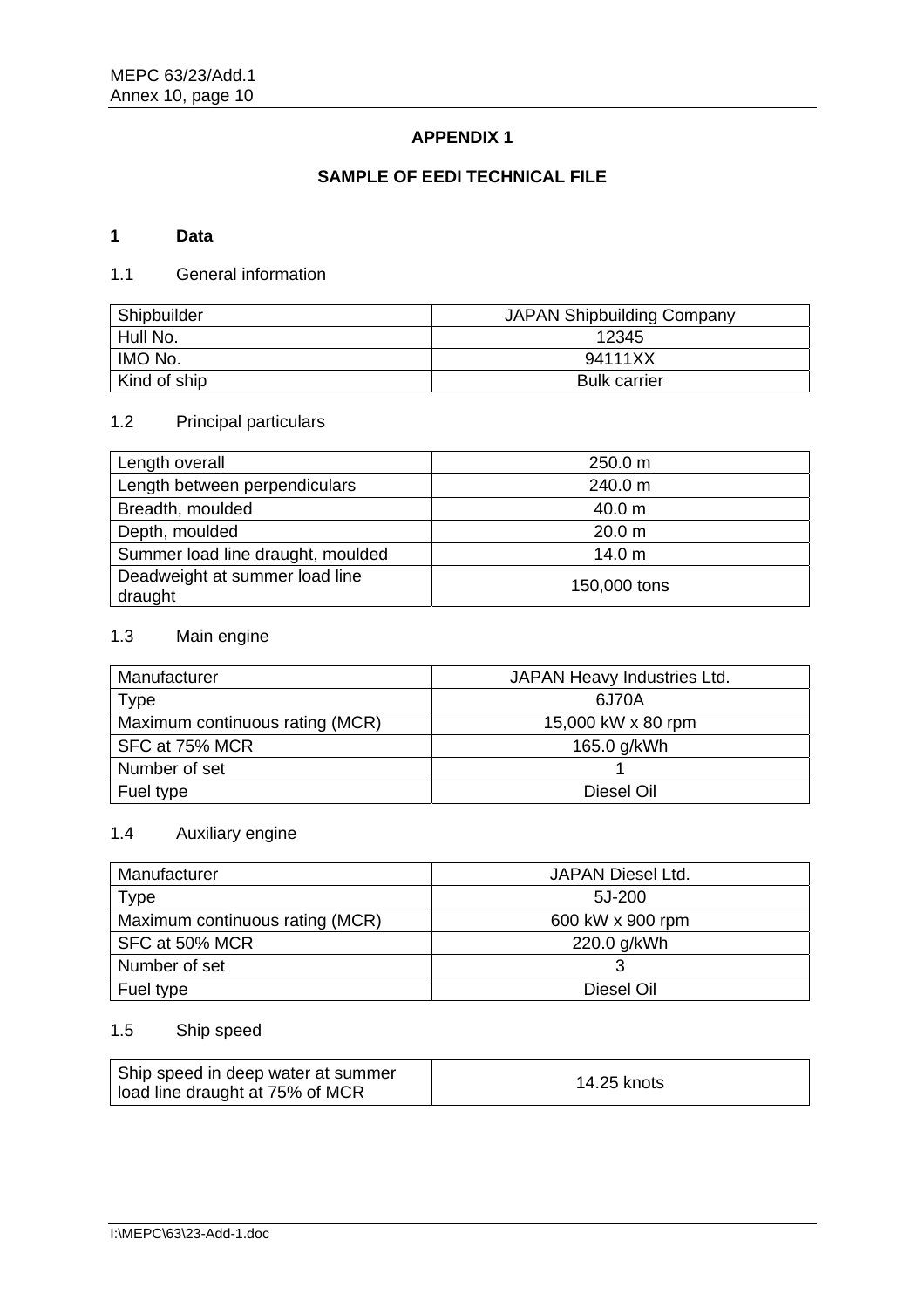## **2 Power Curves**

The power curves estimated at the design stage and modified after the speed trials are shown in figure 2.1.



**Figure 2.1: Power curves**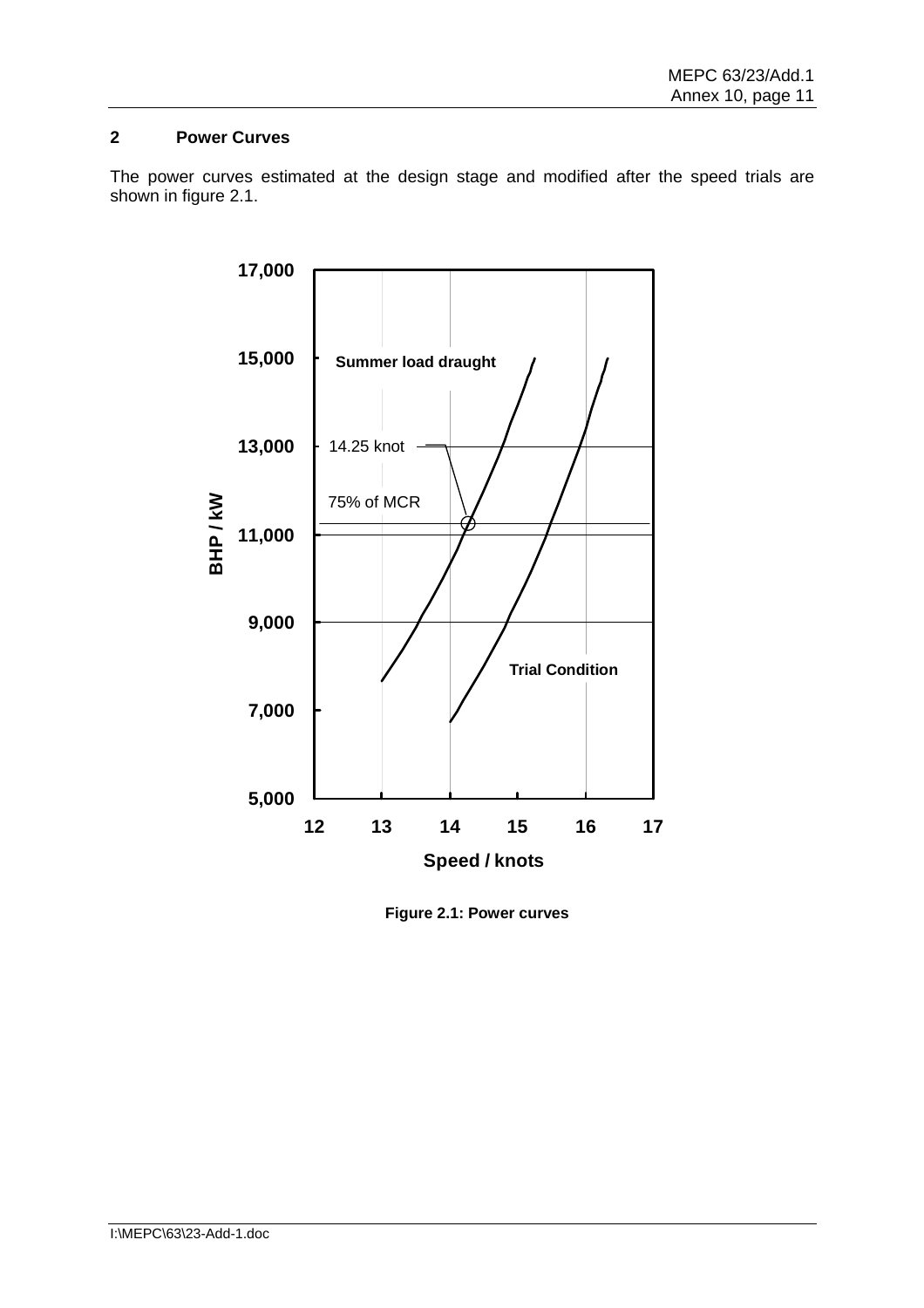## **3 Overview of Propulsion System and Electric Power Supply System**

- 3.1 Propulsion system
- 3.1.1 Main engine Refer to subparagraph 1.3.

#### 3.1.2 Propeller

| vpe              | Fixed pitch propeller |
|------------------|-----------------------|
| Diameter         | 7.0 <sub>m</sub>      |
| Number of blades |                       |
| Number of set    |                       |

#### 3.2 Electric power supply system

3.2.1 Auxiliary engines Refer to subparagraph 1.4.

## 3.2.2 Main generators

| Manufacturer  | <b>JAPAN Electric</b>      |
|---------------|----------------------------|
| Rated output  | 560 kW (700 kVA) x 900 rpm |
| Voltage       | AC 450 V                   |
| Number of set |                            |



I:\MEPC\63\23-Add-1.doc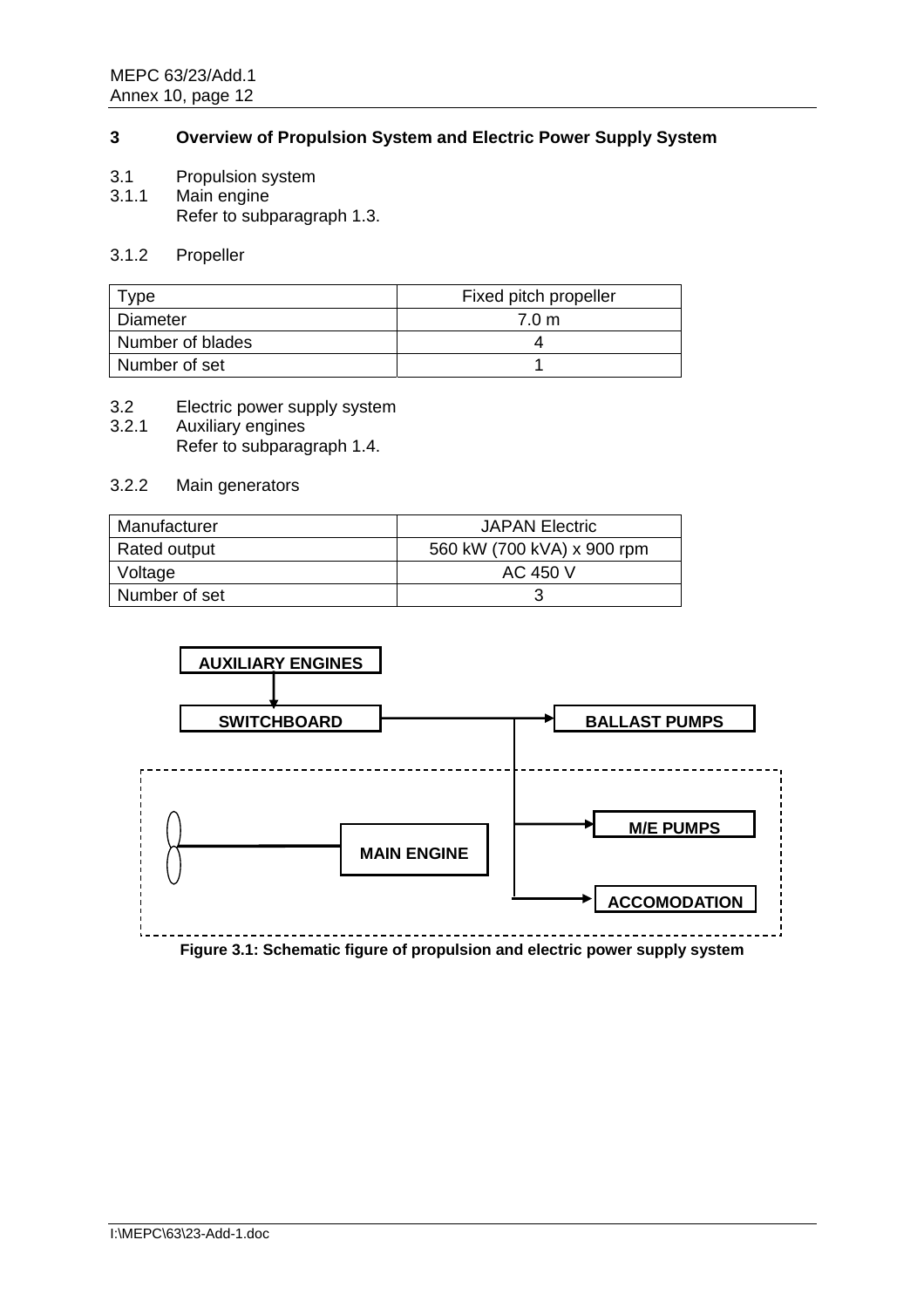## **4 Estimation Process of Power Curves at Design Stage**

Power curves are estimated based on model test results. The flow of the estimation process is shown below.



**Figure 4.1: Flow-chart of process for estimating power curves** 

### **5 Description of Energy Saving Equipment**

5.1 Energy saving equipment of which effects are expressed as *PAEeff(i)* and/or *Peff(i)* in the EEDI calculation formula

N/A

5.2 Other energy saving equipment

(Example)

- 5.2.1 Rudder fins
- 5.2.2 Propeller boss cap fins

……

(Specifications, schematic figures and/or photos, etc., for each piece of equipment or device should be indicated. Alternatively, attachment of the commercial catalogue may be acceptable.)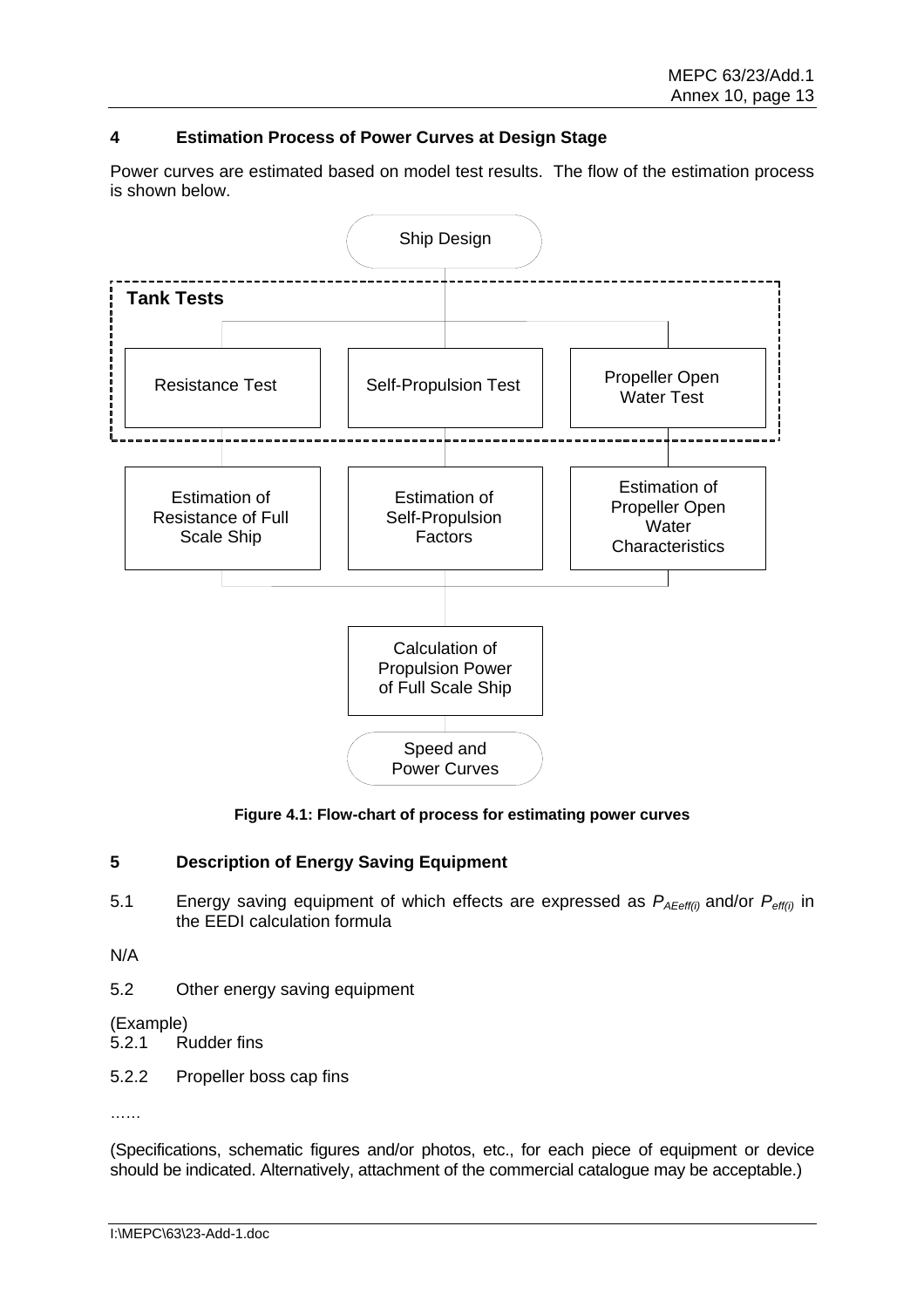### **6 Calculated Value of attained EEDI**

6.1 Basic data

| <b>Type of Ship</b> | <b>Capacity DWT</b> | Speed V <sub>ref</sub><br>(knots) |
|---------------------|---------------------|-----------------------------------|
| <b>Bulk Carrier</b> | 150,000             | 14.25                             |

6.2 Main engine

| <b>MCR<sub>ME</sub></b><br>(kW) | <b>Shaft Gen.</b> | $P_{ME}$ (kW) | Type of<br>Fuel   | ∪ғме  | <b>SFC<sub>ME</sub></b><br>(q/kWh) |
|---------------------------------|-------------------|---------------|-------------------|-------|------------------------------------|
| 15,000                          | N/A               | 1,250<br>11   | <b>Diesel Oil</b> | 3.206 | 165.0                              |

#### 6.3 Auxiliary engines

| $P_{AE}$ (kW) | Type of<br>Fuel | $G_{\mathsf{FAE}}$ | <b>SFC<sub>AE</sub></b><br>(g/kWh) |
|---------------|-----------------|--------------------|------------------------------------|
| 625           | Diesel Oil      | 3.206              | 220.0                              |

6.4 Ice class

N/A

6.5 Innovative electrical energy efficient technology

N/A

6.6 Innovative mechanical energy efficient technology

N/A

6.7 Cubic capacity correction factor

N/A

### 6.8 Calculated value of attained EEDI

$$
EEDI = \frac{\left(\prod_{j=1}^{M} f_{j}\right)\left(\sum_{i=1}^{MHE} P_{ME(i)} \cdot C_{FME(i)} \cdot SFC_{ME(i)}\right) + \left(P_{AE} \cdot C_{FAE} \cdot SFC_{AE}\right)}{f_{i} \cdot f_{c} \cdot Capacity \cdot f_{w} \cdot V_{ref}} + \frac{\left\{\left(\prod_{j=1}^{M} f_{j} \cdot \sum_{i=1}^{nPT} P_{PTI(i)} - \sum_{i=1}^{neff} f_{eff(i)} \cdot P_{AEeff(i)}\right) C_{FAE} \cdot SFC_{AE}\right\} - \left(\sum_{i=1}^{neff} f_{eff(i)} \cdot P_{eff(i)} \cdot C_{FME} \cdot SFC_{ME}\right)}{f_{i} \cdot f_{c} \cdot Capacity \cdot f_{w} \cdot V_{ref}}
$$

$$
= \frac{1 \times (11250 \times 3.206 \times 165.0) + (625 \times 3.206 \times 220.0) + 0 - 0}{1 \cdot 1 \cdot 150000 \cdot 1 \cdot 14.25}
$$

$$
= 2.99 \quad (g - CO_{2}/\text{ton} \cdot \text{mile})
$$

#### **attained EEDI: 2.99 g-CO<sub>2</sub>/ton mile**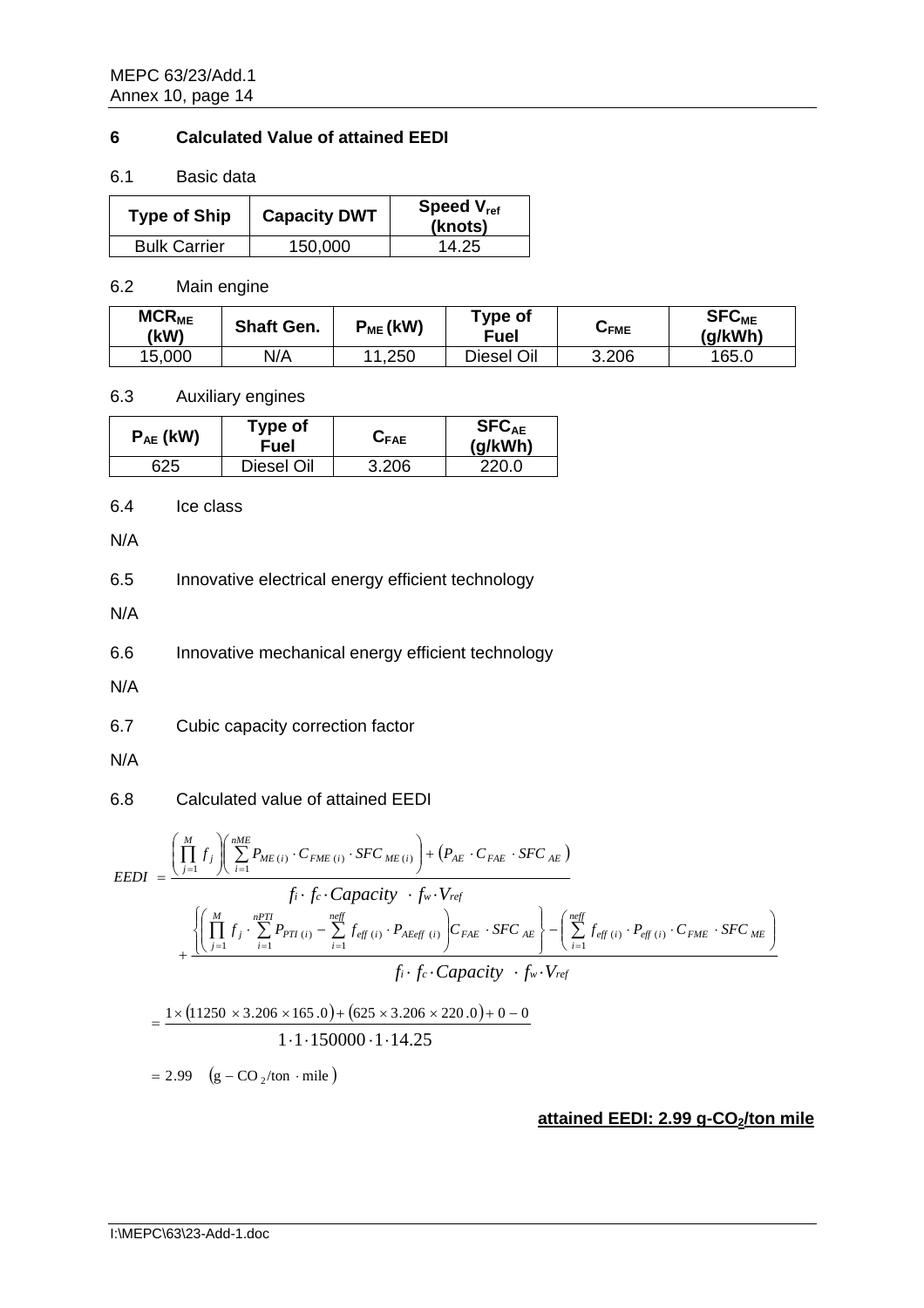## **7 Calculated value of attained EEDIweather**

#### 7.1 Representative sea conditions

|                 | Mean wind    | Mean wind    | Significant | Mean wave | Mean wave                                                                                                 |
|-----------------|--------------|--------------|-------------|-----------|-----------------------------------------------------------------------------------------------------------|
|                 | speed        | direction    | wave height | period    | direction                                                                                                 |
| BF <sub>6</sub> | $12.6$ (m/s) | 0 (deg.) $*$ | 3.0(m)      | 6.7(s)    | 0 (deg.) $*$                                                                                              |
|                 |              |              |             |           | Heading direction of wind/wave in relation to the ship's heading, i.e. 0 (deg.) means the ship is heading |

directly into the wind.

### 7.2 Calculated weather factor, *fw*

| W |
|---|
|---|

.

## 7.3 Calculated value of attained EEDI<sub>weather</sub>

attained EEDI<sub>weather</sub>: 3.32 g-CO<sub>2</sub>/ton mile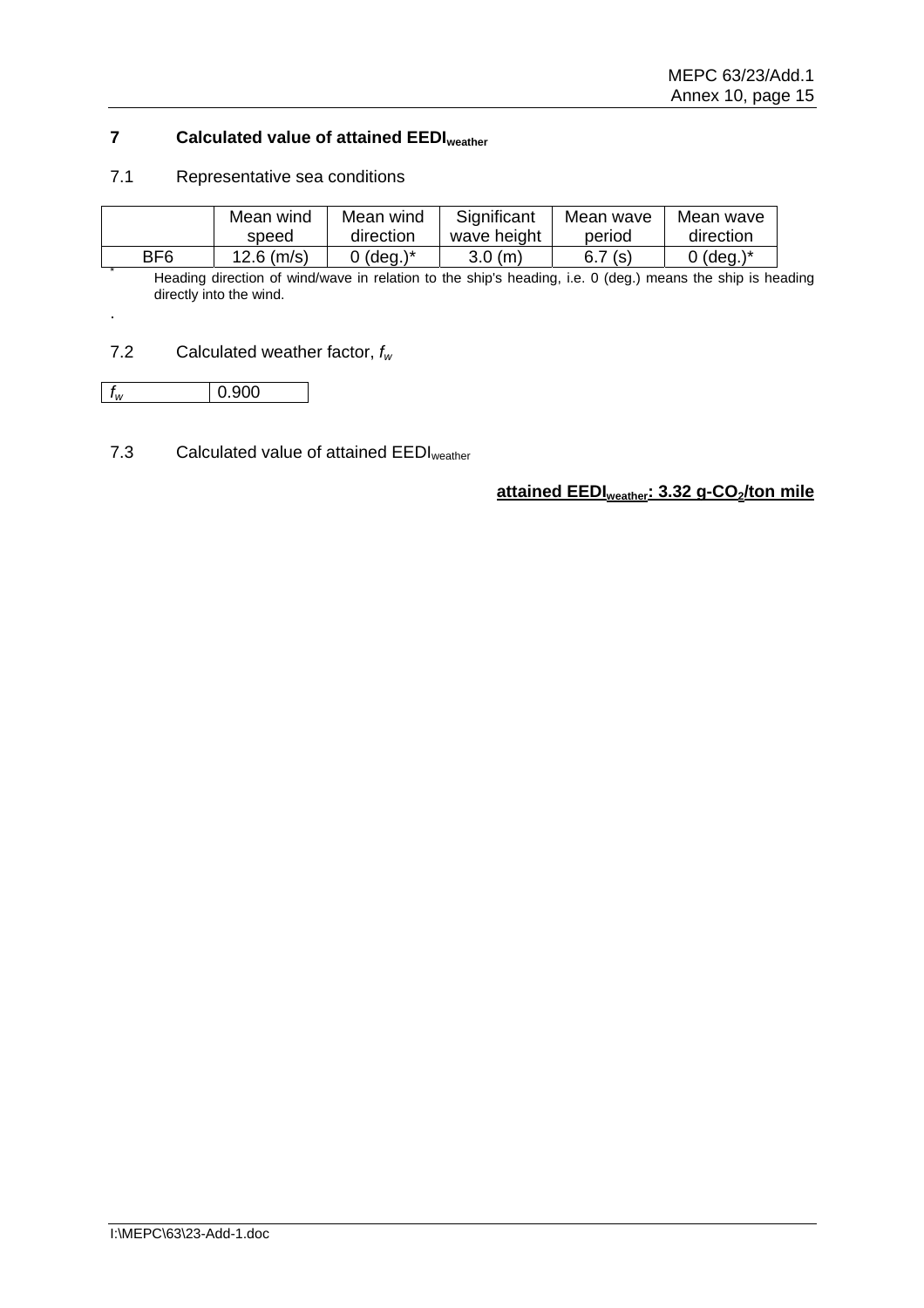## **APPENDIX 2**

#### **GUIDELINES FOR VALIDATION OF ELECTRIC POWER TABLES FOR EEDI (EPT-EEDI)**

#### **1 INTRODUCTION**

The purpose of these Guidelines is to assist Recognized Organizations in the validation of ship's Electric Power Tables (EPT) for calculation of Energy Efficiency Design Index (EEDI). As such, these Guidelines support the implementation of "GUIDELINES ON THE METHOD OF CALCULATION OF THE ATTAINED ENERGY EFFICIENCY DESIGN INDEX FOR NEW SHIPS" ("EEDI Calculation Guidelines", hereafter) and "GUIDELINES ON SURVEY AND CERTIFICATION OF THE ENERGY EFFICIENCY DESIGN INDEX". This document will also assist shipowners, shipbuilders, ship designers, and manufacturers in relation to aspects of developing more energy efficient ships and also in understanding the procedures for the EPT-EEDI validation.

#### **2 OBJECTIVES**

These Guidelines provide a framework for the uniform application of the EPT-EEDI validation process for those ships that come under paragraph 2.5.6.3 of the EEDI Calculation Guidelines.

#### **3 DEFINITIONS**

3.1 *Applicant* means an organization, primarily a shipbuilder or a ship designer, which requests the EPT-EEDI validation in accordance with these Guidelines.

3.2 *Validator* means a Recognized Organization which conducts the EPT-EEDI validation in accordance with these Guidelines.

3.3 *Validation* for the purpose of these Guidelines means review of submitted documents and survey during construction and sea trials.

3.4 *Standard EPT-EEDI-Form* refers to the layout given in appendix 3 that contains the EPT-EEDI results that will be the subject of validation. Other supporting documents submitted for this purpose will be used as reference only and will not be subject to validation.

3.5 *PAE* herein is defined as per definition in paragraph 2.5.6 of the EEDI Calculation Guidelines.

3.6 *Ship Service and Engine-room Loads* refer to all the load groups which are needed for the hull, deck, navigation and safety services, propulsion and auxiliary engine services, engine-room ventilation and auxiliaries and ship's general services.

3.7 *Diversity Factor* is the ratio of the "total installed load power" and the "actual load power" for continuous loads and intermittent loads. This factor is equivalent to the product of service factors for load, duty and time.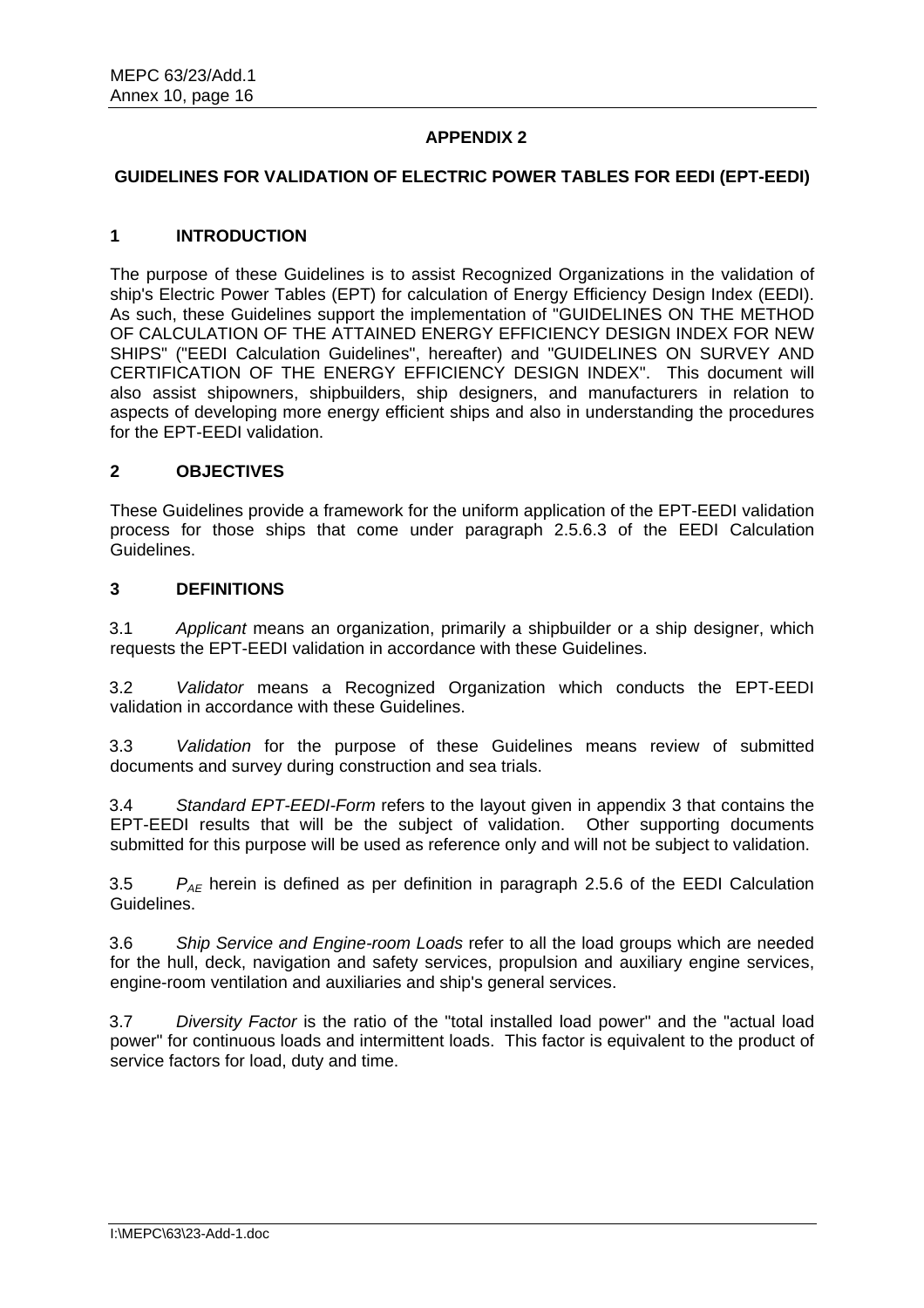## **4 APPLICATION**

4.1 These Guidelines are applicable to ships as stipulated by paragraph 2.5.6.3 of the EEDI Calculation Guidelines.

4.2 These Guidelines should be applied for new ships for which an application for an EPT-EEDI validation has been submitted to a validator.

- 4.3 The steps of the validation process include:
	- .1 Review of documents during the design stage
		- .1.1 Check if all relevant loads are listed in the EPT;
		- .1.2 Check if reasonable service factors are used; and
		- .1.3 Check the correctness of the  $P_{AE}$  calculation based on the data given in the EPT.
	- .2 Survey of installed systems and components during construction stage
		- .2.1 Check if a randomly selected set of installed systems and components are correctly listed with their characteristics in the EPT.
	- .3 Survey of sea trials
		- .3.1 Check if selected units/loads specified in EPT are observed.

#### **5 SUPPORTING DOCUMENTS**

5.1 The applicant should provide as a minimum the ship electric balance load analysis.

5.2 Such information may contain shipbuilders' confidential information. Therefore, after the validation, the validator should return all or part of such information to the applicant at the applicant's request.

5.3 A special EEDI condition during sea trials may be needed and defined for each vessel and included into the sea trial schedule. For this condition a special column should be inserted into the EPT.

### **6 PROCEDURES FOR VALIDATION**

#### **6.1 General**

6.1.1  $P_{AF}$  should be calculated in accordance with the EPT-EEDI Calculation Guidelines. EPT-EEDI validation should be conducted in two stages: preliminary validation at the design stage and final validation during sea trials. The validation process is presented in figure 1.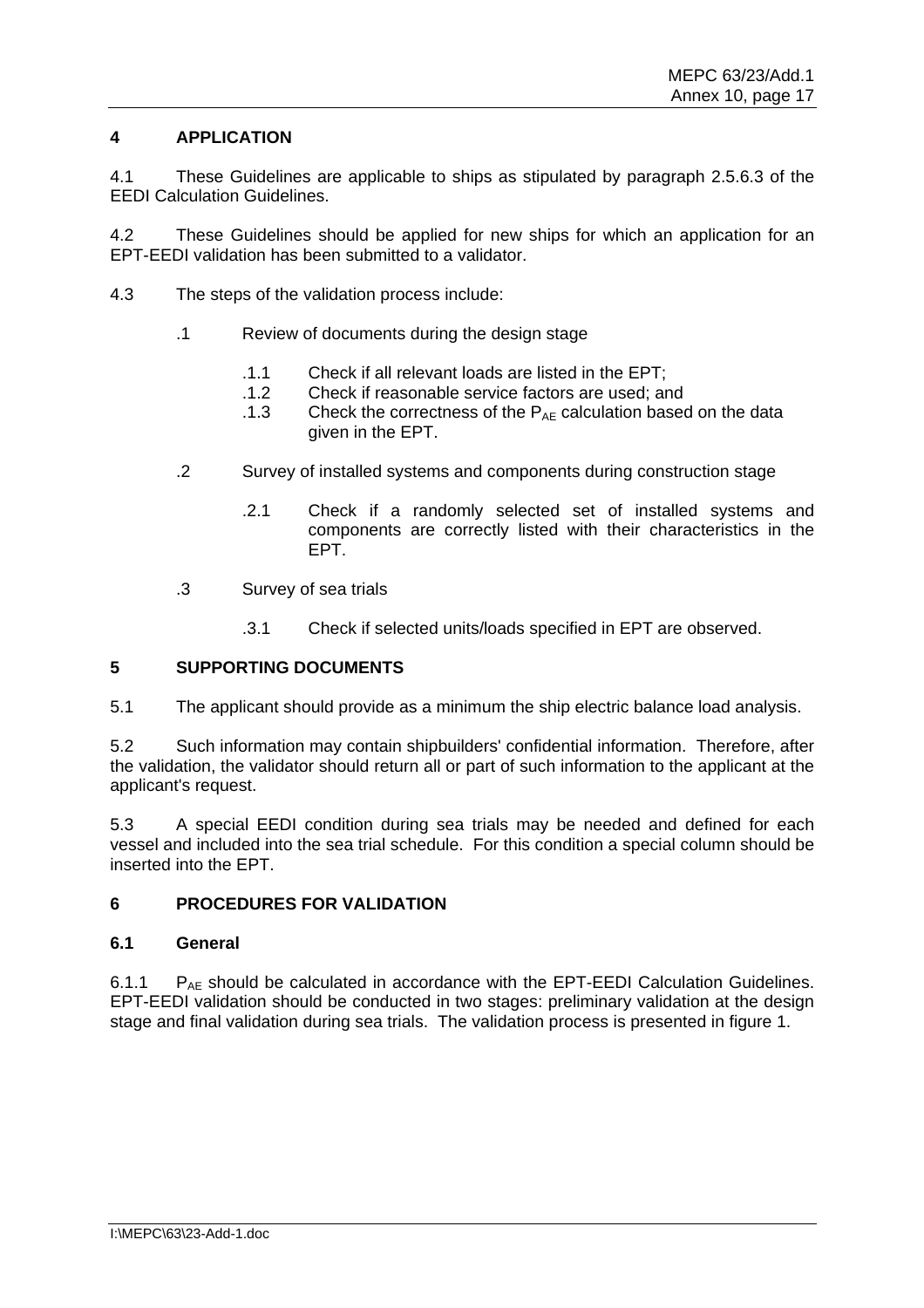

**Figure 1: Basic Flow of EPT-EEDI Validation Process** 

### **6.2 Preliminary validation at the design stage**

6.2.1 For the preliminary validation at the design stage, the applicant should submit to a validator an application for the validation of EPT-EEDI inclusive of EPT-EEDI Form and all the relevant and necessary information for the validation as supporting documents.

6.2.2 The applicant should supply as a minimum the supporting data and information, as specified in appendix A (to be developed).

6.2.3 The validator may request from the applicant additional information on top of those contained in these Guidelines, as necessary, to enable the validator to examine the calculation process of the EPT-EEDI. The estimation of the ship EPT-EEDI at the design stage depends on each applicant's experiences, and it may not be practicable to fully examine the technical aspects and details of each machinery component. Therefore, the preliminary validation should focus on the calculation process of the EPT-EEDI that should follow the best marine practices.

**Note:** A possible way forward for more robust validation is to establish a standard methodology of deriving the ship EPT by setting standard formats as agreed and used by industry.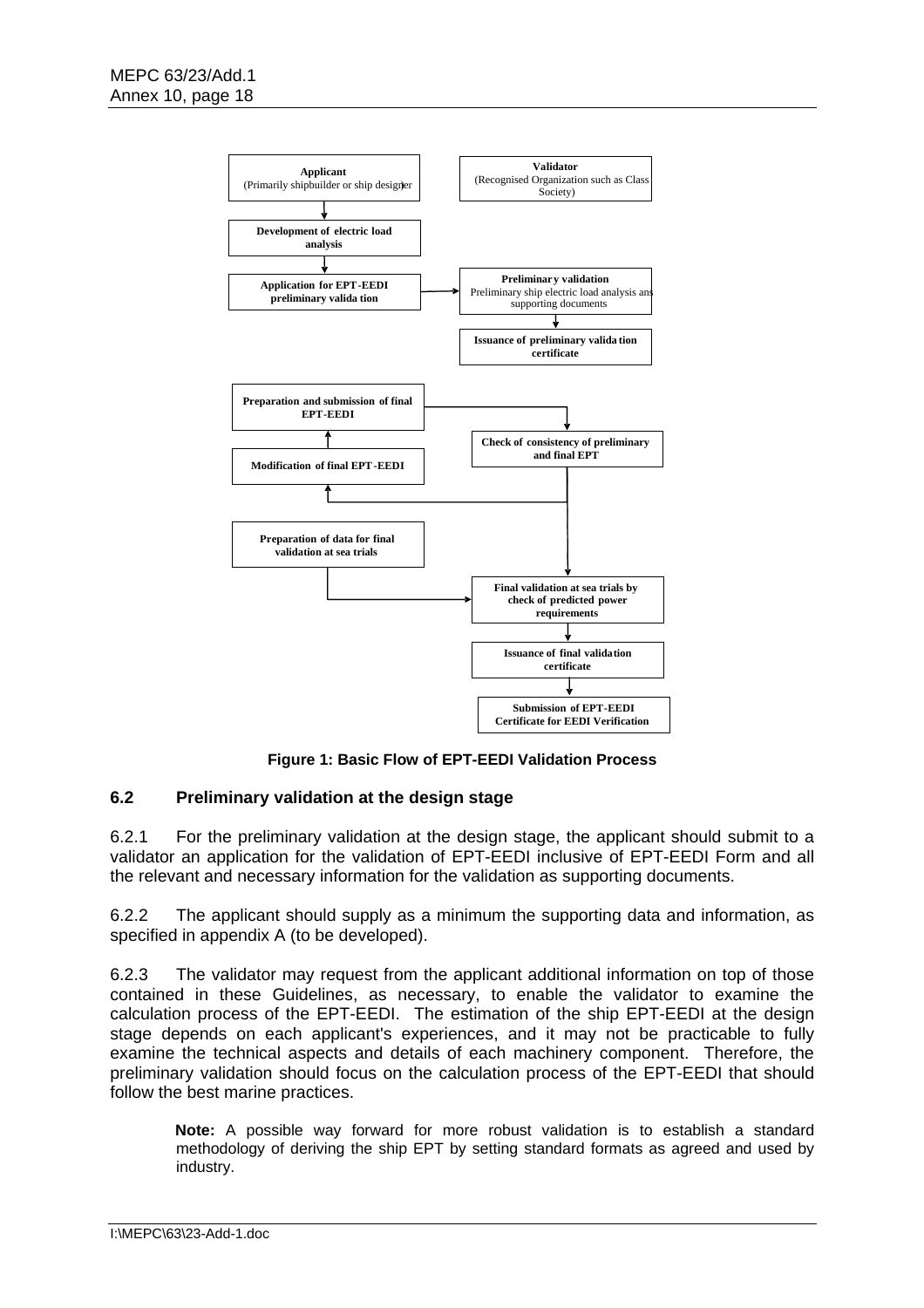## **6.3 Final validation**

6.3.1 The final validation process as a minimum shall include the check of ship electric load analysis to ensure that all electric consumers are listed; their specific data and the calculations in the power table itself are correct and are supported by sea trial results. If necessary, additional information has to be requested.

6.3.2 For final validation the applicant shall revise the EPT-EEDI Form and supporting documents as necessary, by taking into account the characteristics of the machinery and other electrical loads actually installed on board the ship. The EEDI condition at sea trials shall be defined and the expected power requirements in these conditions documented in the EPT. Any changes within the EPT from design stage to construction stage should be highlighted by the shipyard.

6.3.3 The preparation for the final validation includes a desk top check comprising:

- .1 consistency of preliminary and final EPT;
- .2 changes of service factors (compared to the preliminary validation);
- .3 all electric consumers are listed;
- .4 their specific data and the calculations in the power table itself are correct; and
- .5 in case of doubt, component specification data is checked in addition.

6.3.4 A survey prior to sea trials is performed to ensure that machinery characteristics and data as well as other electric loads comply with those recorded in the supporting documents. This survey does not cover the complete installation but selects randomly a number [to be defined] of samples.

6.3.5 For the purpose of sea trial validation, the surveyor will check the data of selected systems and/or components given in the special column added to the EPT for this purpose or the predicted overall value of electric load by means of practicable measurements with the installed measurement devices.

## **7 ISSUANCE OF THE EPT-EEDI STATEMENT OF VALIDATION**

7.1 The validator should stamp the EPT-EEDI Form "as Noted" after it validated the EPT-EEDI in the preliminary validation stage in accordance with these Guidelines.

7.2 The validator should stamp the EPT-EEDI Form "as Endorsed" after it validated the final EPT-EEDI in the final validation stage in accordance with these Guidelines.